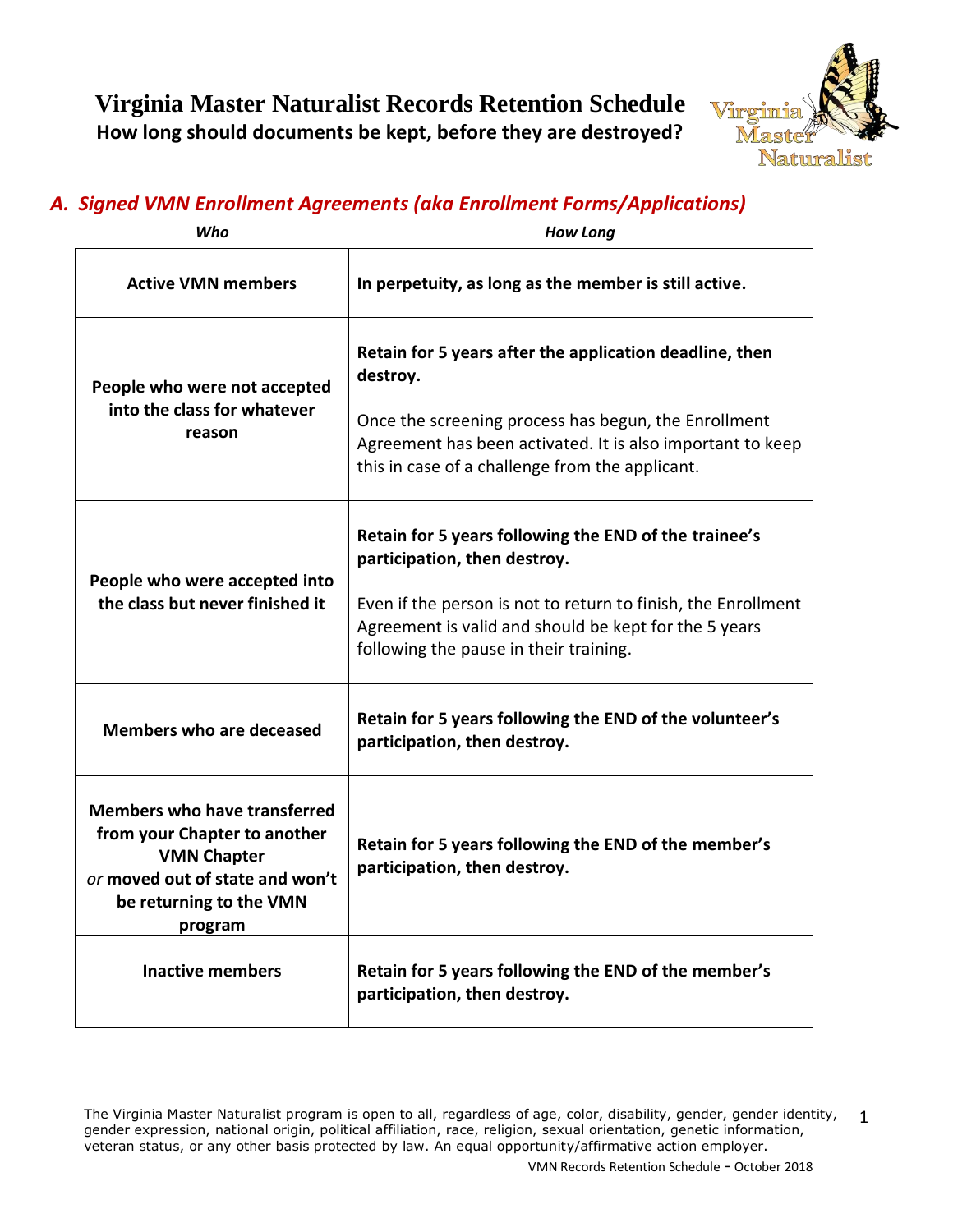### *B. Other Signed Chapter Documents – examples*

| Who                                                                                                 | <b>How Long</b>                                                                                                                                                                                       |
|-----------------------------------------------------------------------------------------------------|-------------------------------------------------------------------------------------------------------------------------------------------------------------------------------------------------------|
| Member - Chapter Questionnaire/Info<br>sheet                                                        | In perpetuity, as long as the member is still in an active<br>status.                                                                                                                                 |
| <b>Chapter</b> $-$ e.g. EIN, bank account<br>opening forms, VMN Charter; Facility<br>Use contracts* | In perpetuity, as long as the chapter is still active.<br>* Before destroying Facility Use contracts that are no<br>longer valid, consider if they may be useful for any future<br>reapplication use. |

## *C. Other Chapter Documents to Keep*

| <b>Board and Committee minutes and</b><br>decisions, Annual Reports, historical<br>info as deemed important        | In perpetuity, as long as the chapter is still active.<br>These should also be made available for membership to<br>read at any time, such as on the chapter's VMS or<br>member website pages, but they do not need to be made<br>publicly available. (Be cognizant of member privacy.)                                                                                                   |
|--------------------------------------------------------------------------------------------------------------------|------------------------------------------------------------------------------------------------------------------------------------------------------------------------------------------------------------------------------------------------------------------------------------------------------------------------------------------------------------------------------------------|
| <b>Chapter Financial Records:</b><br>Financial Reviews - annual and<br>external                                    | <b>Financial Reviews - Retain for 3 years from the date the</b><br>review was completed, along with supporting documents.                                                                                                                                                                                                                                                                |
| Pertinent - such as equipment receipts<br>and warrantees                                                           | <b>Pertinent</b> – Keep as long as needed for the purpose set<br>out by that particular record.                                                                                                                                                                                                                                                                                          |
| <b>Expiring – e.g. monthly bank</b><br>statements                                                                  | <b>Expiring - Use financial reviews and other supported</b><br>reports to determine length needed to retain.                                                                                                                                                                                                                                                                             |
| <b>VMS Member and Trainee profile</b><br>details, such as contact information,<br>emergency contacts details, etc. | In perpetuity. If a member no longer participates in the<br>VMN program for any reason, do not delete them from<br>the VMS/Chapter records. Instead, make them 'inactive'.<br>It is important for a chapter and the VMN state office to<br>know who a member or trainee was.<br>A trainee has a year to complete their course<br>requirements. A note should be made in their VMS record |
|                                                                                                                    | as to when they took their initial Basic Training Course.                                                                                                                                                                                                                                                                                                                                |

The Virginia Master Naturalist program is open to all, regardless of age, color, disability, gender, gender identity, gender expression, national origin, political affiliation, race, religion, sexual orientation, genetic information, veteran status, or any other basis protected by law. An equal opportunity/affirmative action employer. 2